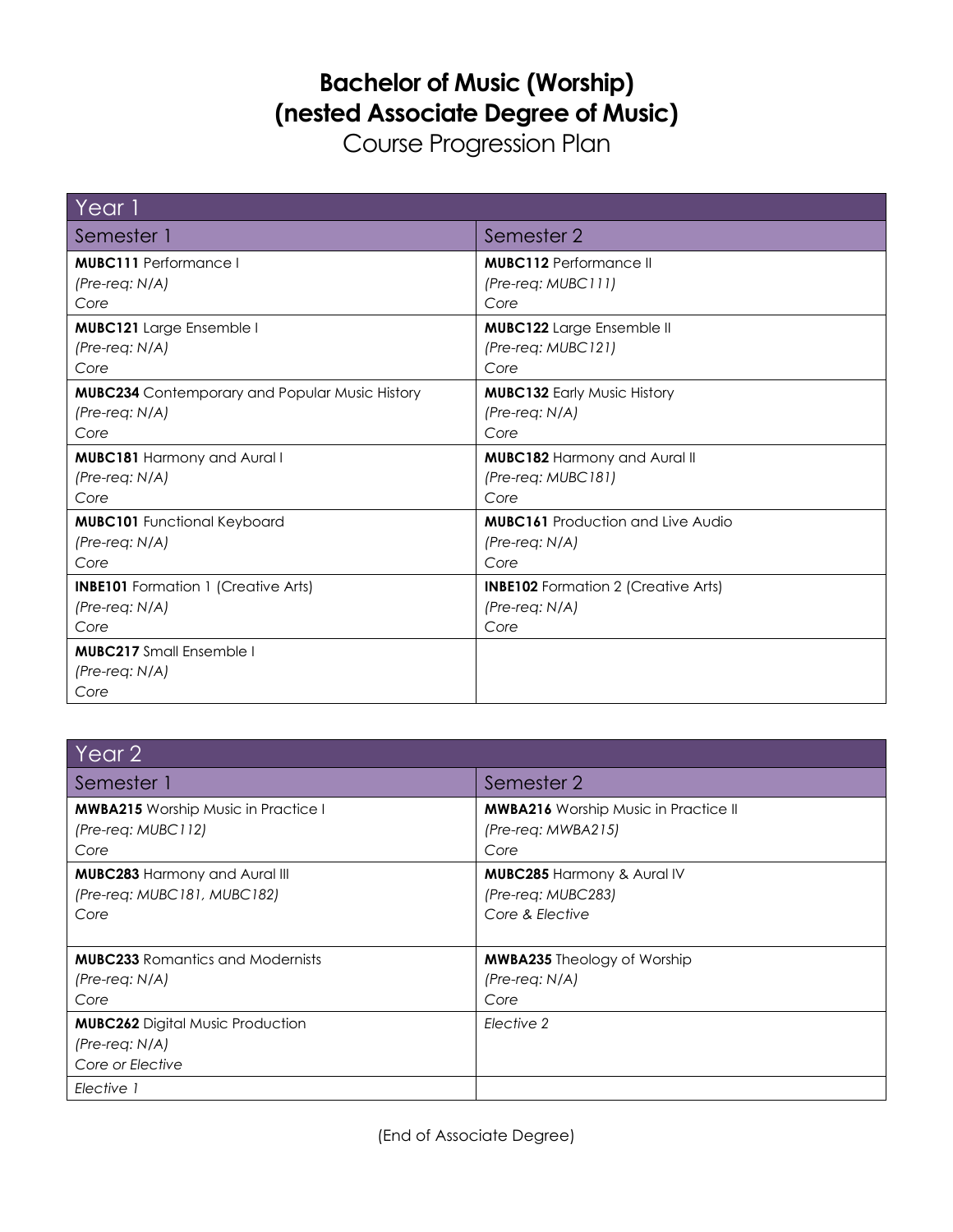| Year <sub>3</sub>                                                                            |                                                                                                                       |  |
|----------------------------------------------------------------------------------------------|-----------------------------------------------------------------------------------------------------------------------|--|
| Semester 1                                                                                   | Semester 2                                                                                                            |  |
| <b>MUBC218</b> Small Ensemble Studies II OR <b>MUBC223</b> Large<br>Ensemble Studies III     | <b>MUBC218</b> Small Ensemble II OR <b>MUBC319</b> Small Ensemble<br>Ш                                                |  |
| (Pre-req: MUBC217 OR MUBC122)                                                                | (Pre-req: MUBC217 OR MUBC218)                                                                                         |  |
| Core & Elective                                                                              | Core & Elective                                                                                                       |  |
| <b>MUBC254</b> Advanced Harmony<br>(Pre-req: MUBC285)<br>Core                                | MUBC223 Large Ensemble Studies III OR MUBC224 Large<br>Fnsemble IV<br>(Pre-req MUBC122 OR MUBC223)<br>Core & Elective |  |
| <b>MUBC335</b> Ethnomusicology<br>$(Pre-reg: N/A)$<br>Core                                   | <b>MUBC356</b> Musical Direction II<br>(Pre-reg: MUBP355)<br>Core                                                     |  |
| <b>MUBP355</b> Musical Direction I<br>$(Pre-reg: N/A)$<br>Core                               | <b>MWBA318</b> Worship Music (WIL) Placement II<br>(Pre-req: MWBA317)<br>Core                                         |  |
| <b>MWBA317</b> Worship Music (WIL) Placement I<br>$(Pre-reg: MWBA216)$<br>Core<br>Elective 3 | <b>INBE307</b> Formation 4 (Creative Arts)<br>$(Pre-reg: N/A)$<br>Core                                                |  |
|                                                                                              |                                                                                                                       |  |

| <b>Electives</b>                               |
|------------------------------------------------|
|                                                |
| <b>MUBC255</b> Songwriting                     |
| (Pre-req: N/A)                                 |
| Elective                                       |
| <b>MUBC284 Business in the Performing Arts</b> |
| $(Pre-reg: N/A)$                               |
| Elective                                       |
| <b>MUBC393 Music Pedagogy</b>                  |
| $(Pre-reg: N/A)$                               |
| Elective                                       |
| <b>MUBC319</b> Small Ensemble III              |
| (Pre-req: MUBC218)                             |
| Core & Elective                                |
| <b>MUBC271</b> Second Instrument I             |
| (Pre-req: N/A)                                 |
| Elective                                       |
| <b>MUBC372</b> Second Instrument II            |
| (Pre-req: MUBC271)                             |
| Elective                                       |
| <b>MUBC373</b> Second Instrument III           |
| (Pre-req: MUBC372)                             |
| Elective                                       |
|                                                |